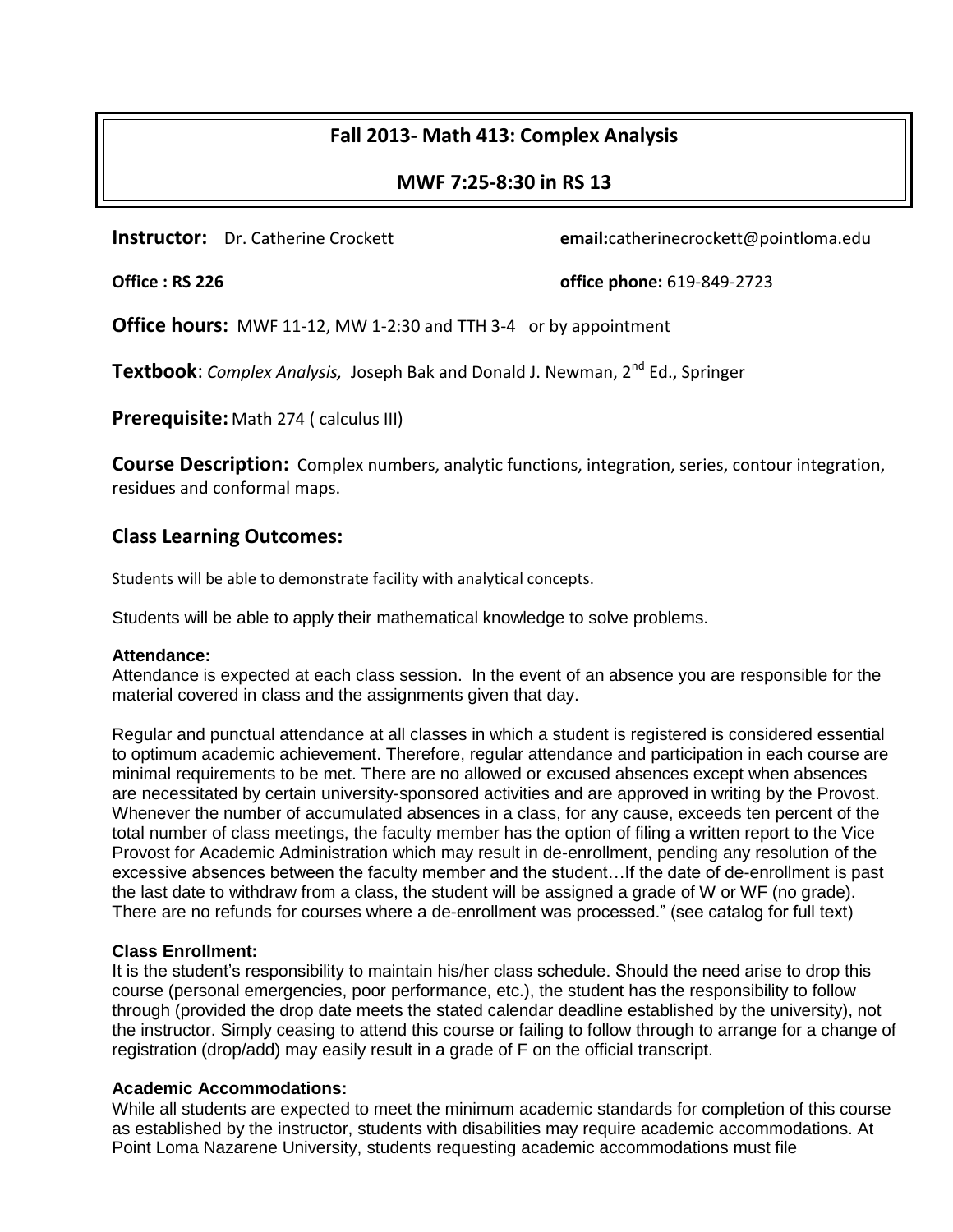documentation with the Disability Resource Center (DRC), located in the Bond Academic Center. Once the student files documentation, the Disability Resource Center will contact the student's instructors and provide written recommendations for reasonable and appropriate accommodations to meet the individual needs of the student. This policy assists the university in its commitment to full compliance with Section 504 of the Rehabilitation Act of 1973, the Americans with Disabilities (ADA) Act of 1990, and ADA Amendments Act of 2008, all of which prohibit discrimination against students with disabilities and guarantees all qualified students equal access to and benefits of PLNU programs and activities.

Students with learning disabilities who may need accommodations should discuss options with the instructor during the first two weeks of class.

#### **Academic Honesty:**

The Point Loma Nazarene University community holds the highest standards of honesty and integrity in all aspects of university life. Academic honesty and integrity are strong values among faculty and students alike. Any violation of the university's commitment is a serious affront to the very nature of Point Loma's mission and purpose.

Academic dishonesty is the act of presenting information, ideas, and/or concepts as one's own when in reality they are the results of another person's creativity and effort. Such acts include plagiarism, copying of class assignments, and copying or other fraudulent behavior on examinations. For more details on PLNU's policy go to:

[http://www.pointloma.edu/experience/academics/catalogs/undergraduate-catalog/point-loma](http://www.pointloma.edu/experience/academics/catalogs/undergraduate-catalog/point-loma-education/academic-policies)[education/academic-policies](http://www.pointloma.edu/experience/academics/catalogs/undergraduate-catalog/point-loma-education/academic-policies)

A student who is caught cheating on any item of work will receive a zero on that item and may receive an "F" for the semester. See the PLNU Catalog for a further explanation of the PLNU procedures for academic dishonesty.

#### **Final Exam: Date and Time**

The final exam date and time is set by the university at the beginning of the semester and may not be changed by the instructor. Only in the case that a student is required to take three exams during the same day of finals week is an instructor authorized to change the exam date and time for that particular student.

#### **Grading:**

Your grade for the course is based on:

| <b>Homework Exercises</b> | 300 points                   |
|---------------------------|------------------------------|
| 2 Exams                   | 400 points (200 points each) |
| A comprehensive final     | 300 points                   |
| Total                     | 1000 points                  |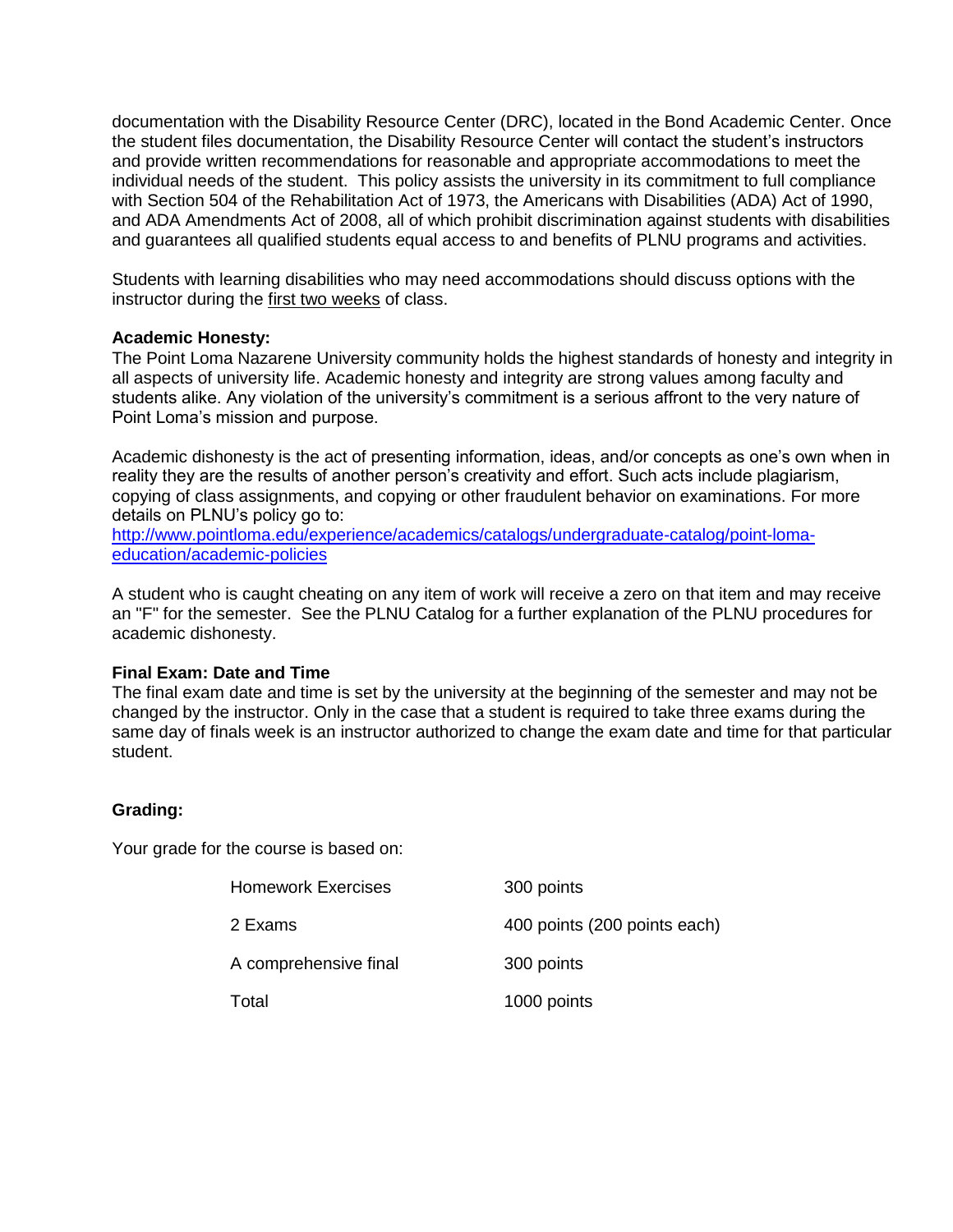**Grade scale:** Grades are based on the number of points accumulated throughout the course. Approximate minimal percentages required to obtain a given grade are:

| <b>Grading Scale in percentages</b> |   |  |                                                                                                                                    |  |  |
|-------------------------------------|---|--|------------------------------------------------------------------------------------------------------------------------------------|--|--|
|                                     | в |  |                                                                                                                                    |  |  |
|                                     |   |  | $(87.5, 90)$ $(77.5, 80)$ $(67.5, 70)$                                                                                             |  |  |
|                                     |   |  | $[92.5, 100]$ $[82.5, 87.5]$ $[72.5, 77.5]$ $[62.5, 67.5]$                                                                         |  |  |
|                                     |   |  | $\overline{\phantom{0}}$ - $\parallel$ [90, 92.5) $\parallel$ [80, 82.5) $\parallel$ [70, 72.5) $\parallel$ [60, 62.5) $\parallel$ |  |  |

**Homework:** Homework will be assigned every class meeting. A homework assignment is late if it is not received at the beginning of class on the due date. No late homework will be accepted except by prior arrangement or with documented emergency. The object of the homework is to learn how to do the problems- this means I expect to see calculations using correct terminology and notation. A random selection (the same for all people) of the problems will be graded on any homework assignment.

**Exams and Final:** Examinations and the Final Examination will include problems and questions over material assigned in the text, readings and handouts, as well as material presented in class. No examination shall be missed without prior consent by me or a well documented emergency beyond your control. A score of zero will be assigned for an examination that is missed without prior consent or a well documented emergency beyond your control. The examination schedule is included in the daily schedule.

## **Final Exam: Date and Time**

The final exam date and time is set by the university at the beginning of the semester and may not be changed by the instructor. Only in the case that a student is required to take three exams during the same day of finals week is an instructor authorized to change the exam date and time for that particular

| Please note: | The Final Exam is COMPREHENSIVE.    |
|--------------|-------------------------------------|
|              | December 20, (Friday) at 7:30-10:00 |

## **Tips for this class:**

- Read every night. You will have reading every night. Reading math is slow and usually takes reading more than once.
- When you read- read with a pencil. Fill in the details by the author. If the author says "and this follows form the definition…"- check it. Be sure that **you** understand how it follows from the definition.
- Work lots of problems. Please note it is normal to not be able to do every problem correct on the first attempt.
- Work in groups. You will learn a lot if you have to explain your solution to someone else.
- If you have a question- ASK. Most likely other students have that same question.